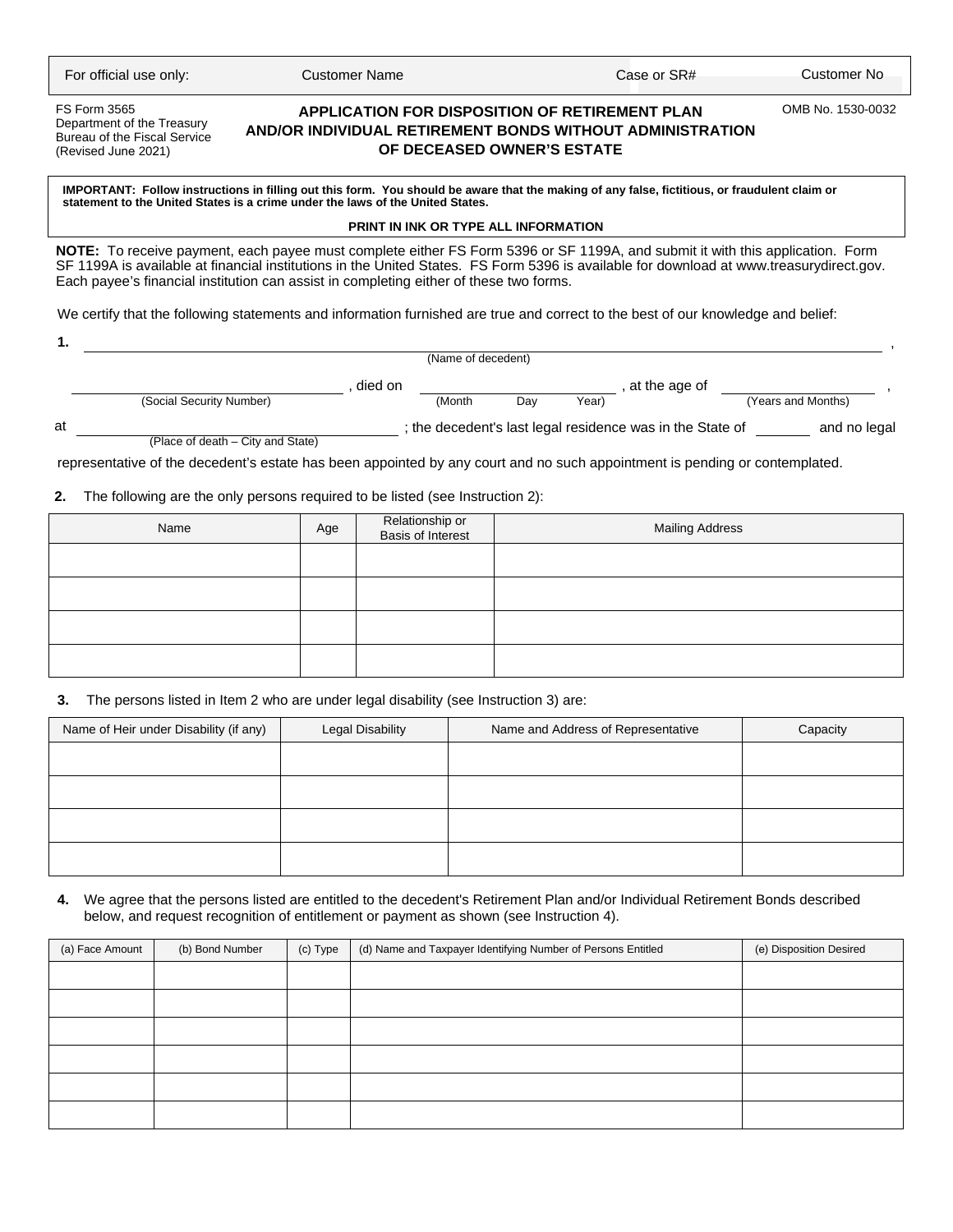# **5. Signatures -** *You must wait until you are in the presence of a certifying officer to sign this form.*

| (Signature)                              | Daytime Telephone No.                                                                                                     | E-mail Address                          |
|------------------------------------------|---------------------------------------------------------------------------------------------------------------------------|-----------------------------------------|
| (Signature)                              | Daytime Telephone No.                                                                                                     | E-mail Address                          |
| (Signature)                              | Daytime Telephone No.                                                                                                     | E-mail Address                          |
| (Signature)                              | Daytime Telephone No.                                                                                                     | E-mail Address                          |
| <b>Certification</b><br>6.               |                                                                                                                           |                                         |
|                                          | Certifying Officer – The individuals must sign in your presence. Complete the certification and affix your stamp or seal. |                                         |
| I CERTIFY that                           |                                                                                                                           | , whose identity is known or was proven |
| to mo personally appeared before mo this | $\lambda$ au of                                                                                                           |                                         |

|    | to me, personally appeared before me this        |         | day of                                    |                                                                                                                                                                                                                                |                                                                                          |
|----|--------------------------------------------------|---------|-------------------------------------------|--------------------------------------------------------------------------------------------------------------------------------------------------------------------------------------------------------------------------------|------------------------------------------------------------------------------------------|
|    |                                                  |         |                                           | (Month)                                                                                                                                                                                                                        | (Year)                                                                                   |
| at |                                                  |         | , and signed this form.                   |                                                                                                                                                                                                                                |                                                                                          |
|    | (City)                                           | (State) |                                           |                                                                                                                                                                                                                                |                                                                                          |
|    |                                                  |         |                                           | (Signature and title of certifying officer)                                                                                                                                                                                    |                                                                                          |
|    | <b>(OFFICIAL STAMP</b>                           |         |                                           |                                                                                                                                                                                                                                |                                                                                          |
|    | OR SEAL)                                         |         |                                           | (Mailing address)                                                                                                                                                                                                              |                                                                                          |
|    |                                                  |         |                                           |                                                                                                                                                                                                                                |                                                                                          |
|    | I CERTIFY that                                   |         |                                           | example and the state of the state of the state of the state of the state of the state of the state of the state of the state of the state of the state of the state of the state of the state of the state of the state of th |                                                                                          |
|    | to me, personally appeared before me this        |         | day of                                    |                                                                                                                                                                                                                                |                                                                                          |
|    |                                                  |         |                                           | (Month)                                                                                                                                                                                                                        | $\overline{\phantom{a}}$ , $\overline{\phantom{a}}$ , $\overline{\phantom{a}}$<br>(Year) |
| at |                                                  |         | , and signed this form.                   |                                                                                                                                                                                                                                |                                                                                          |
|    | (City)                                           | (State) |                                           |                                                                                                                                                                                                                                |                                                                                          |
|    |                                                  |         |                                           | (Signature and title of certifying officer)                                                                                                                                                                                    |                                                                                          |
|    | (OFFICIAL STAMP                                  |         |                                           |                                                                                                                                                                                                                                |                                                                                          |
|    | OR SEAL)                                         |         |                                           | (Mailing address)                                                                                                                                                                                                              |                                                                                          |
|    |                                                  |         |                                           |                                                                                                                                                                                                                                |                                                                                          |
|    | I CERTIFY that                                   |         |                                           |                                                                                                                                                                                                                                |                                                                                          |
|    | to me, personally appeared before me this day of |         | <u>and the community of the community</u> |                                                                                                                                                                                                                                |                                                                                          |
|    |                                                  |         |                                           | (Month)                                                                                                                                                                                                                        | (Year)                                                                                   |
| at |                                                  |         | , and signed this form.                   |                                                                                                                                                                                                                                |                                                                                          |
|    | (City)                                           | (State) |                                           |                                                                                                                                                                                                                                |                                                                                          |
|    |                                                  |         |                                           | (Signature and title of certifying officer)                                                                                                                                                                                    |                                                                                          |
|    | (OFFICIAL STAMP                                  |         |                                           |                                                                                                                                                                                                                                |                                                                                          |
|    | OR SEAL)                                         |         |                                           | (Mailing address)                                                                                                                                                                                                              |                                                                                          |
|    |                                                  |         |                                           |                                                                                                                                                                                                                                |                                                                                          |
|    | I CERTIFY that                                   |         |                                           | , whose identity is known or was proven                                                                                                                                                                                        |                                                                                          |
|    | to me, personally appeared before me this        |         | day of                                    | <u>a sa salawan</u>                                                                                                                                                                                                            |                                                                                          |
|    |                                                  |         |                                           | $(Month)$ ,                                                                                                                                                                                                                    | (Year)                                                                                   |
| at |                                                  |         | , and signed this form.                   |                                                                                                                                                                                                                                |                                                                                          |
|    | (City)                                           | (State) |                                           |                                                                                                                                                                                                                                |                                                                                          |
|    |                                                  |         |                                           | (Signature and title of certifying officer)                                                                                                                                                                                    |                                                                                          |
|    | <b>(OFFICIAL STAMP</b>                           |         |                                           |                                                                                                                                                                                                                                |                                                                                          |
|    | OR SEAL)                                         |         |                                           | (Mailing address)                                                                                                                                                                                                              |                                                                                          |
|    |                                                  |         |                                           |                                                                                                                                                                                                                                |                                                                                          |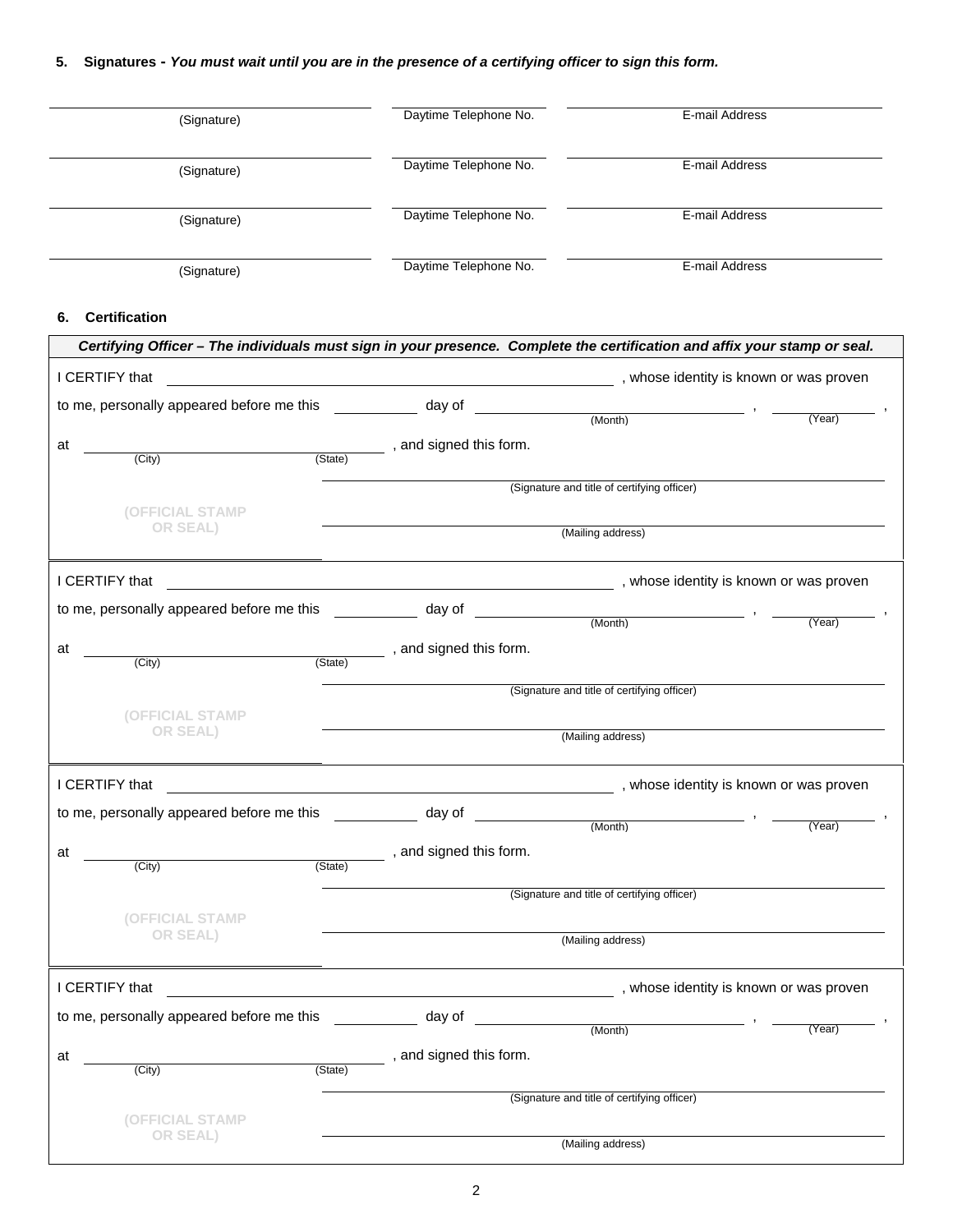# **7. Federal Income Tax Notice of Withholding and Election**

The redemption proceeds of United States Retirement Bonds or Individual Retirement Bonds submitted for redemption are subject to Federal income tax withholding unless you elect not to have withholding apply. Withholding will be at a rate of 10 percent of the entire redemption proceeds (reduced, in the case of Retirement Plan Bonds by any employee contribution to the bonds' purchase price appearing in the basis legends inscribed on the bonds). The redemption proceeds, minus any amount shown in the basis legend of Retirement Plan Bonds, will be reported to the Internal Revenue Service on Form 1099-R even if you elect not to have Federal income tax withheld.

*(Each payee listed in Item 4 must complete an Election. You may make as many photocopies of this page as necessary.)* 

| ELECTION FOR PAYEES OF U.S. RETIREMENT PLAN BONDS<br>AND U.S. INDIVIDUAL RETIREMENT BONDS |                                                                                           |                                    |  |  |
|-------------------------------------------------------------------------------------------|-------------------------------------------------------------------------------------------|------------------------------------|--|--|
| I have read the withholding notice furnished to me and I                                  | do not want                                                                               | <b>Federal income tax withheld</b> |  |  |
| from my redemption proceeds.                                                              |                                                                                           |                                    |  |  |
|                                                                                           |                                                                                           |                                    |  |  |
|                                                                                           | (Signature)                                                                               |                                    |  |  |
| (Daytime Telephone Number)                                                                | (Street Address, Rural Route, or P.O. Box)                                                |                                    |  |  |
|                                                                                           |                                                                                           |                                    |  |  |
| Date of Birth: <u>(Month/Day/Year)</u>                                                    | (City, State, and ZIP Code)                                                               |                                    |  |  |
|                                                                                           |                                                                                           |                                    |  |  |
|                                                                                           | <b>OR</b>                                                                                 | (Employer Identification Number)   |  |  |
|                                                                                           |                                                                                           |                                    |  |  |
|                                                                                           | ELECTION FOR PAYEES OF U.S. RETIREMENT PLAN BONDS<br>AND U.S. INDIVIDUAL RETIREMENT BONDS |                                    |  |  |
| I have read the withholding notice furnished to me and I                                  | ∫ want<br>┆ do not want                                                                   | <b>Federal income tax withheld</b> |  |  |
| from my redemption proceeds.                                                              |                                                                                           |                                    |  |  |
|                                                                                           |                                                                                           |                                    |  |  |
|                                                                                           | (Signature)                                                                               |                                    |  |  |
| (Daytime Telephone Number)                                                                | (Street Address, Rural Route, or P.O. Box)                                                |                                    |  |  |
| Date of Birth:<br>(Month/Day/Year)                                                        | (City, State, and ZIP Code)                                                               |                                    |  |  |
|                                                                                           |                                                                                           |                                    |  |  |
| Taxpayer Identification Number:                                                           | <b>OR</b><br>(Social Security Number)                                                     | (Employer Identification Number)   |  |  |